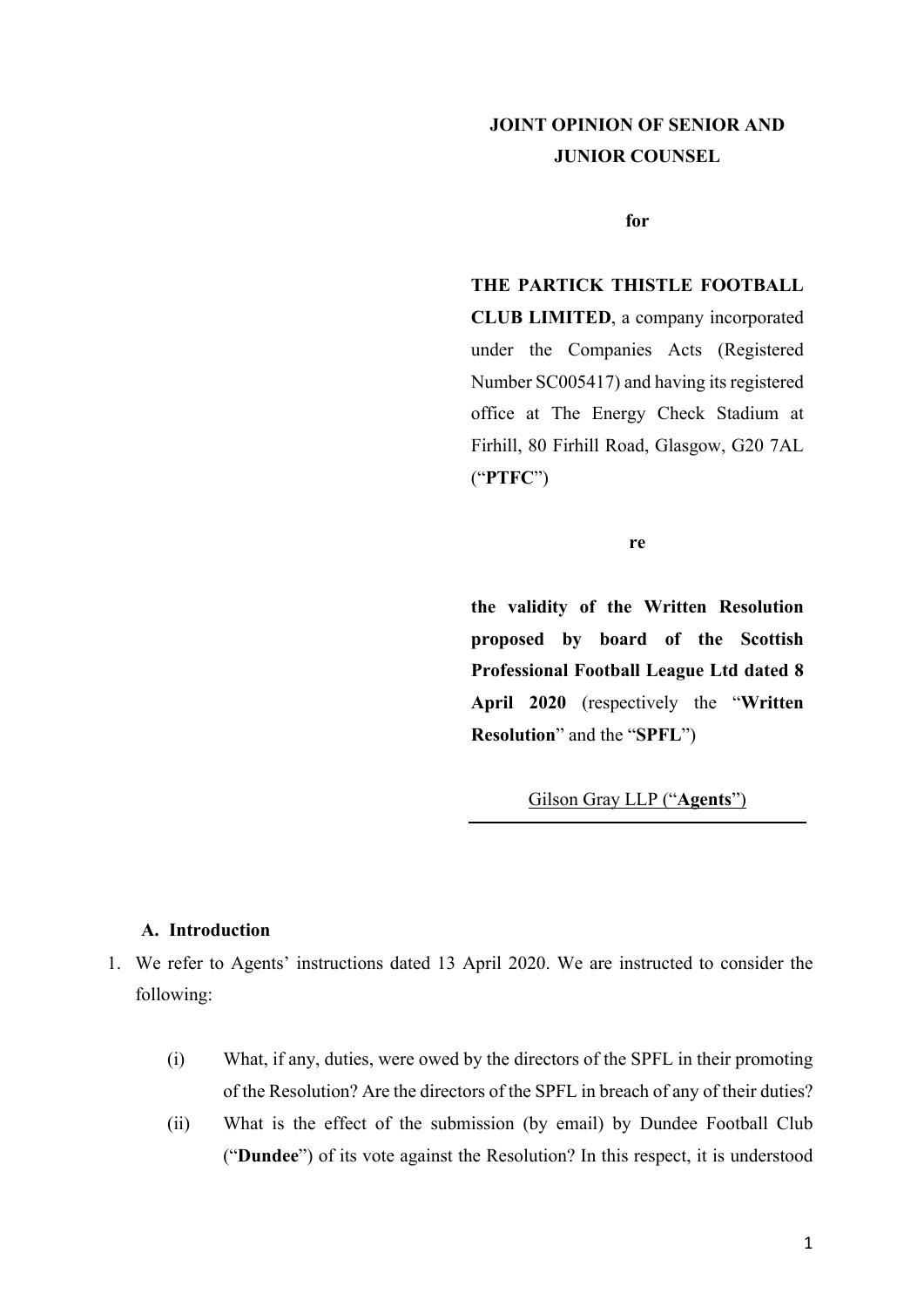that Dundee sent its email (with its vote attached, rejecting the Written Resolution) at circa 4:48pm on 10 April. What is the validity of its attempt to have that vote against revoked? As Dundee, in effect, has the casting vote, should the SPFL have determined the resolution as not passed?

(iii) What remedies are available to PTFC to protect its position?

## **B. Documentation**

- 2. This opinion is based exclusively on the following written material:
	- (i) SPFL Articles of Association dated January 2020 (the "**Articles**") to which a link is provided in the Written Resolution. We observe that neither these Articles, nor any special resolution adopting these Articles, appear to have been filed with Companies House, where the last composite version is dated 20 July 2016, and filed at Companies House on or around 2 August 2016 (the "**2016 Articles**"); the last special resolution filed being a resolution dated 15 April 2019 amending the 2016 Articles.
	- (ii) SPFL Rules;
	- (iii) the Written Resolution;
	- (iv) Legal Briefing Notes, accompanying the Written Resolution, dated 8 April 2020 ("**Briefing Notes**");
	- (v) Statement by the SPFL Board on 10 April 2020 ("**SPFL Statement**");
	- (vi) Letter to SPFL Members from the SPFL Chairman dated 12 April 2020 ("**SPFL Letter**");
	- (vii) Dundee's Rejection Voting Slip dated 10 April 2020 (the "**Dundee Vote**");
	- (viii) Various messages between PTFC's Chief Executive, Gerry Britton, and Dundee's Club Secretary, dated 10 April 2020; and
	- (ix) Email exchange between Gerry Britton and Neil Doncaster, Chief Executive of the SPFL, dated 12 and 13 April 2020.
- 3. We refer below to certain other factual information, now in the public domain, in this Opinion, as well as to other factual material which forms the basis of our instructions.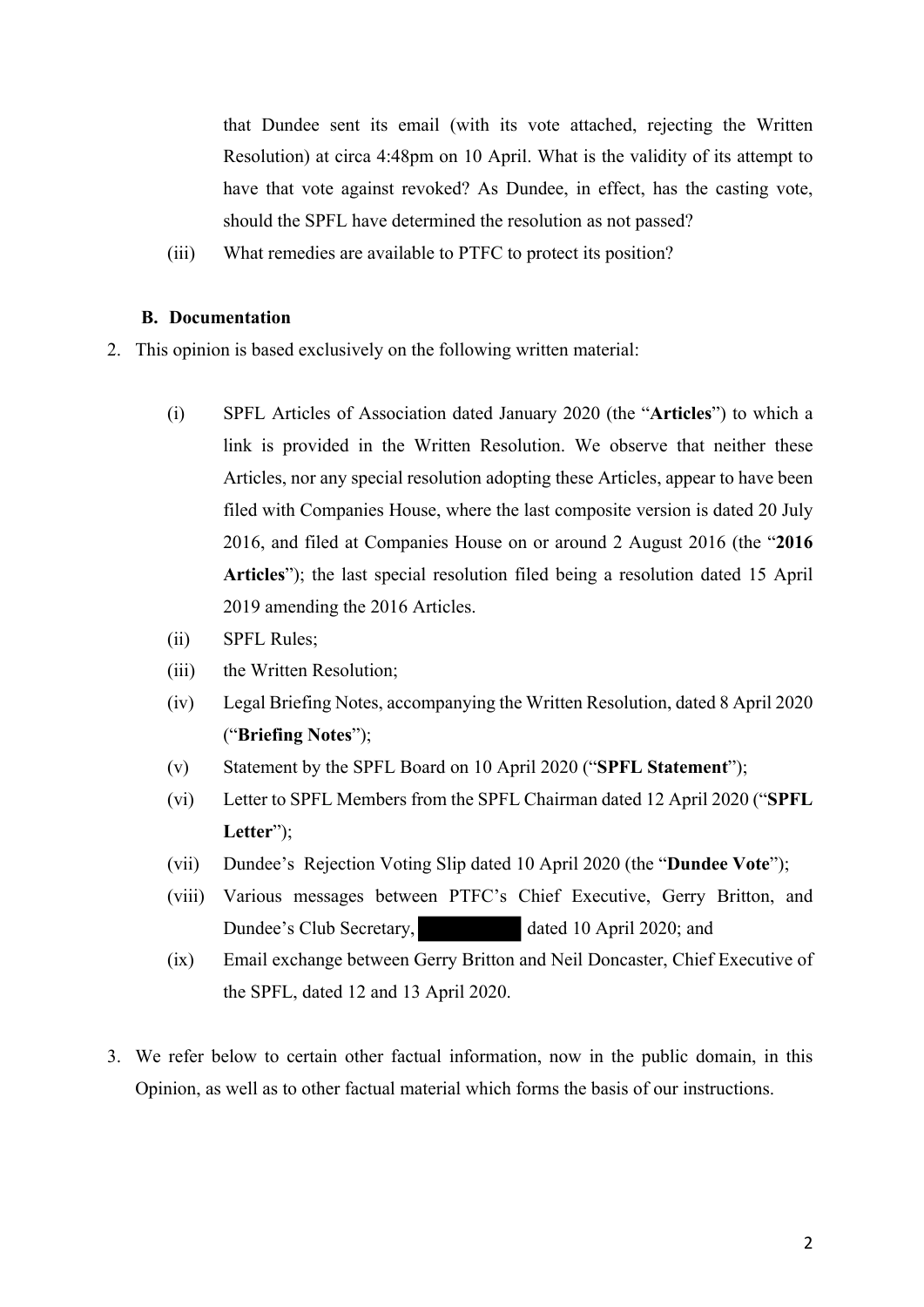# **C. Background**

- 4. On 13 March 2020, the Scottish Football Association suspended all domestic football in Scotland, due to the COVID-19 pandemic, until 30 April 2020. The SPFL thereupon postponed all SPFL fixtures. As we understand matters, the practical consequence for many SPFL members is that they now have no or very little income which in turn is understood to be causing severe financial problems for many.
- 5. The Written Resolution and Briefing Notes were circulated on 8 April 2020. In very broad outline, the Written Resolution proposed that the 2019/2020 season, so far as the Scottish Championship, League 1 and League 2 are concerned, be brought to an immediate end without any further fixtures being played. In the case of the Scottish Premiership, the Written Resolution would have effect so as to confer on the SPFL Board a power likewise to bring the Premiership 2019/2020 season to an end in due course on the same basis. In practical terms, we understand that one of the principal drivers for these changes, if not the principal driver, was in order to allow payments to be made to SPFL members, some of whom, we understand, required the funds in order to remain solvent. In particular, the SPFL appears to have proceeded on the basis that the "link", as *per* the existing Articles and the SPFL Rules, between the end of the season, and the making of payments, required, or at least ought, to be maintained.

## **D. The Written Resolution**

6. The Written Resolution proposes changes to the SPFL Rules. That is a "Reserved Matter" in terms of Art 64 of the Articles. Such changes may be made only by "Ordinary Resolution". An Ordinary Resolution is defined in the Articles as:

*"a resolution of the Company at a General Meeting, which is not a special resolution, Qualified Resolution or Commercial Resolution, of which notice has been duly given in accordance with these Articles, and which requires the support of not less than each of: (i) 75% of the Members owning and operating Clubs entitled for the time being to participate in the Premiership; (ii) 75% of the Members owning and operating Clubs entitled for the time being to participate in the Championship; and (iii) 75% of the Members owning and operating Clubs entitled for the time being to participate in League One and League Two, whether all the Members of the Company actually attend and vote or not, to be passed."*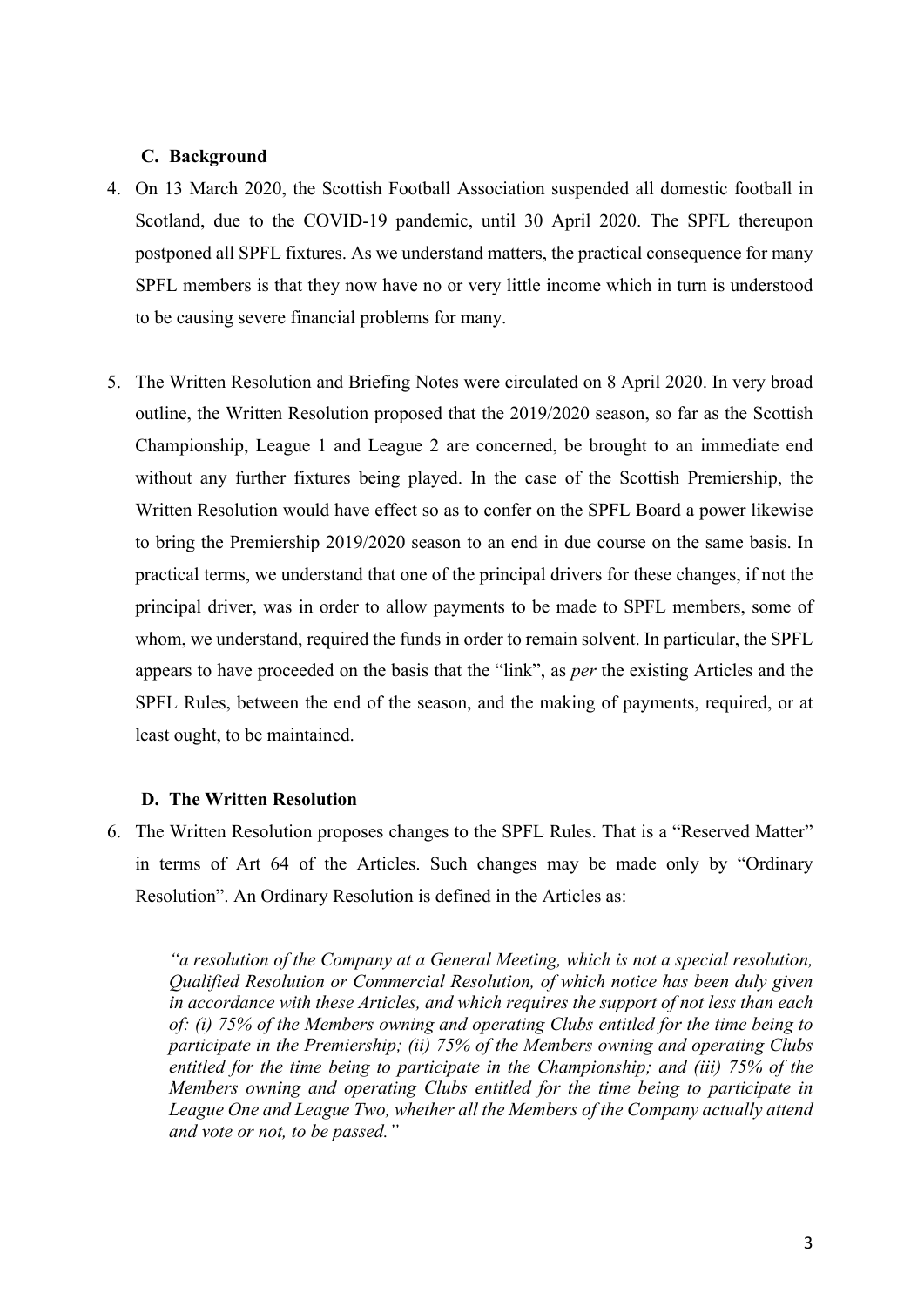7. A company may pass resolutions by written resolution in terms of the **Companies Act 2006**  (the "**2006 Act**"), **s 281(1)(a)**, **s 288** and **s 300**. The SPFL Articles, Art 74 permit written resolutions, effectively by simply referring to the applicable provisions within the **2006 Act**. Art 14 defines "*writing*" to include communications in electronic form. The Articles provide for a period of 28 days within which a Written Resolution may be voted upon: Art 74 as read with the **2006 Act, s 297**. Although the statutory period is 28 days, the Written Resolution contained a voting form seeking an indication of whether the Written Resolution was to be adopted or rejected, in the following terms:

> *"PLEASE RETURN AS SOON AS SIGNED AND, IF POSSIBLE, BY 5.00 PM ON FRIDAY, 10 APRIL 2020 SPFL FAX: 0141 620 4141 Scanned responses may be emailed to:-*

- 8. Where, as here, a written resolution is proposed by the directors, the basic procedure for circulation is set out in the **2006 Act, s 291**. In terms of **s 291(7)** the directors' failure to follow the circulation procedure in **s 291** would not affect the validity of a resolution which is passed. But that provision has been held not to save a complete failure to provide notice of the resolution at all: *Re Sprout Land Holdings Ltd (in administration)* [2019] EWHC 806  $(Ch).$
- 9. As we discuss in section F, below, the procedure set forth in the **2006 Act** does not as such contemplate the submission of votes "rejecting" or "opposing" a written resolution. Rather, the statutory scheme proceeds simply on the basis that if a written resolution is not passed (because it has not secured the requisite majority) within the 28-day period following its circulation it lapses: **2006 Act, s 297**. This is significant as it explains why **s 296(3)** provides that "*a member's agreement to a written resolution, once signified, may not be revoked*" and yet does not make the same provision where rejection of a resolution is signified: the short point is that the statutory scheme neither requires nor contemplates the lodging of votes rejecting or opposing a written resolution.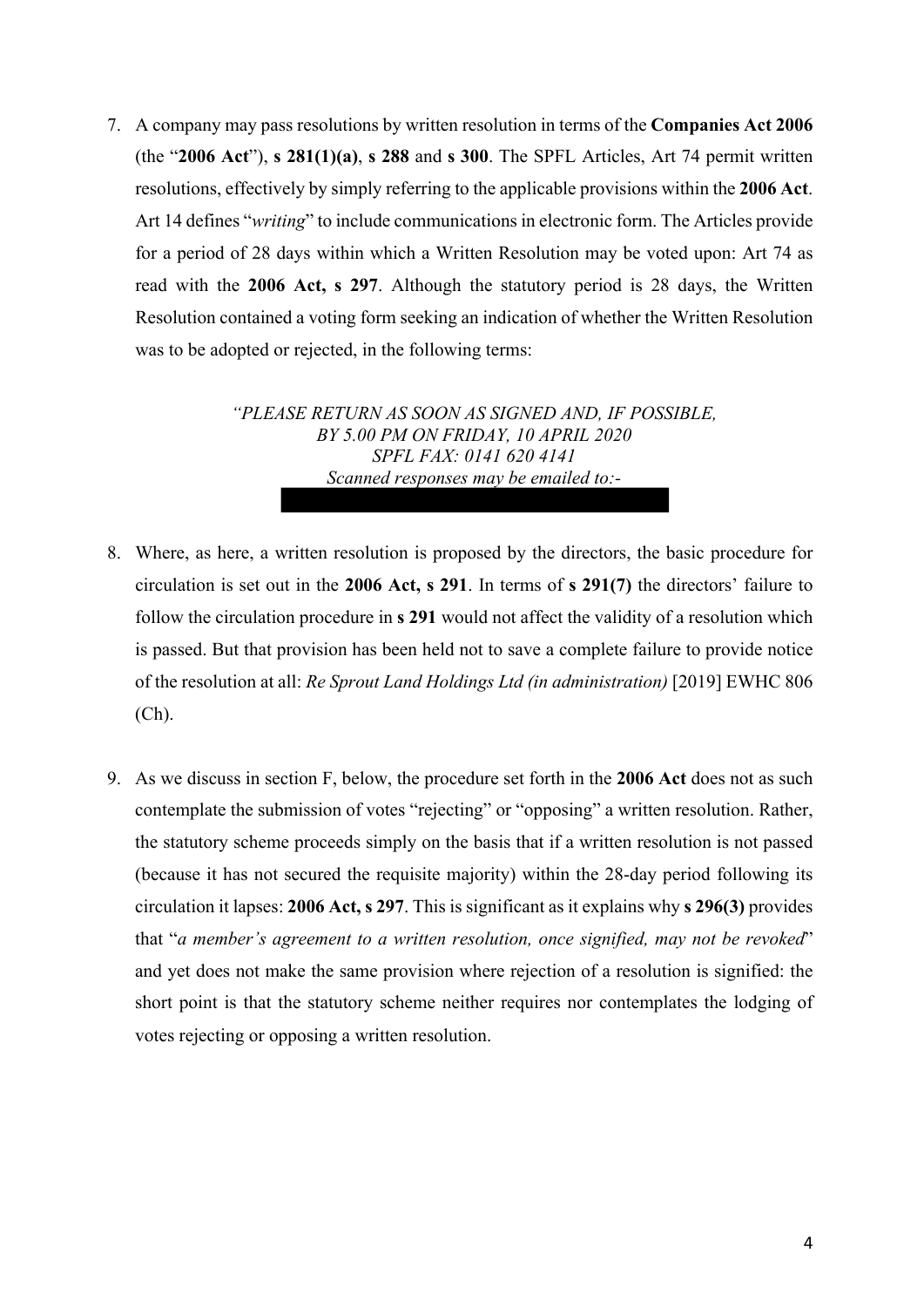# **E. Written Resolution Procedure: Information Duties**

- 10. Over and above the basic requirements which are imposed in relation to circulation of the resolution, directors have certain additional duties concerning the provision of information to members.
- 11. The starting point, in this connection, is to note that in assessing the information provided by directors in the context of the duty owed by the directors, one does not just look at the notice of the resolution itself, but one must also take into account *inter alia* any circular/note which accompanies the resolution: see, for example, *Tiessen v Henderson* [1899] 1 Ch 861, 866-867 *per* Kekewich J.
- 12. In the present case, accordingly, it is appropriate to have regard not just to the Written Resolution but also to the Briefing Notes and, indeed, to any further representations made to members concerning the Written Resolution, including for example the letter to members from the SPFL dated 12 April 2020 (a point to which we return, below).
- 13. As to the substance of the duty, the basic proposition may be summarised thus:

"*The directors have a duty in equity to give to shareholders sufficient information for them to make informed decisions about proposals to be put to them at meetings. The duty is one of long standing. It has been variously expressed in a number of cases…"*  (*Residues Treatment & Trading Co Ltd v Southern Resources Ltd* (1988) 14 ACLR 375 at 377 *per* White J)

- 14. This duty is well established in the company law of the United Kingdom: thus, for example, White J's judgment was cited with approval by Neuberger J (as he then was) in the wellknown case of *Re RAC Motoring Services Ltd* [2000] 1 BCLC 307 at 327a, which was in turn followed in *Sharp v Blank* [2015] EWHC 3220, [2017] BCC 187 at [26] *per* Nugee J.
- 15. In *Re RAC Motoring Services Ltd*, moreover, Neuberger J cited, as examples of the principle, cases from the nineteenth century, including *Kaye Croydon Tramways Co* [1898] 1 Ch 358 and *Tiessen*.
- 16. As White J explained in *Residues Treatment & Trading Co Ltd* (at p377):

"*Sufficiency of information is a matter of fact and degree.*"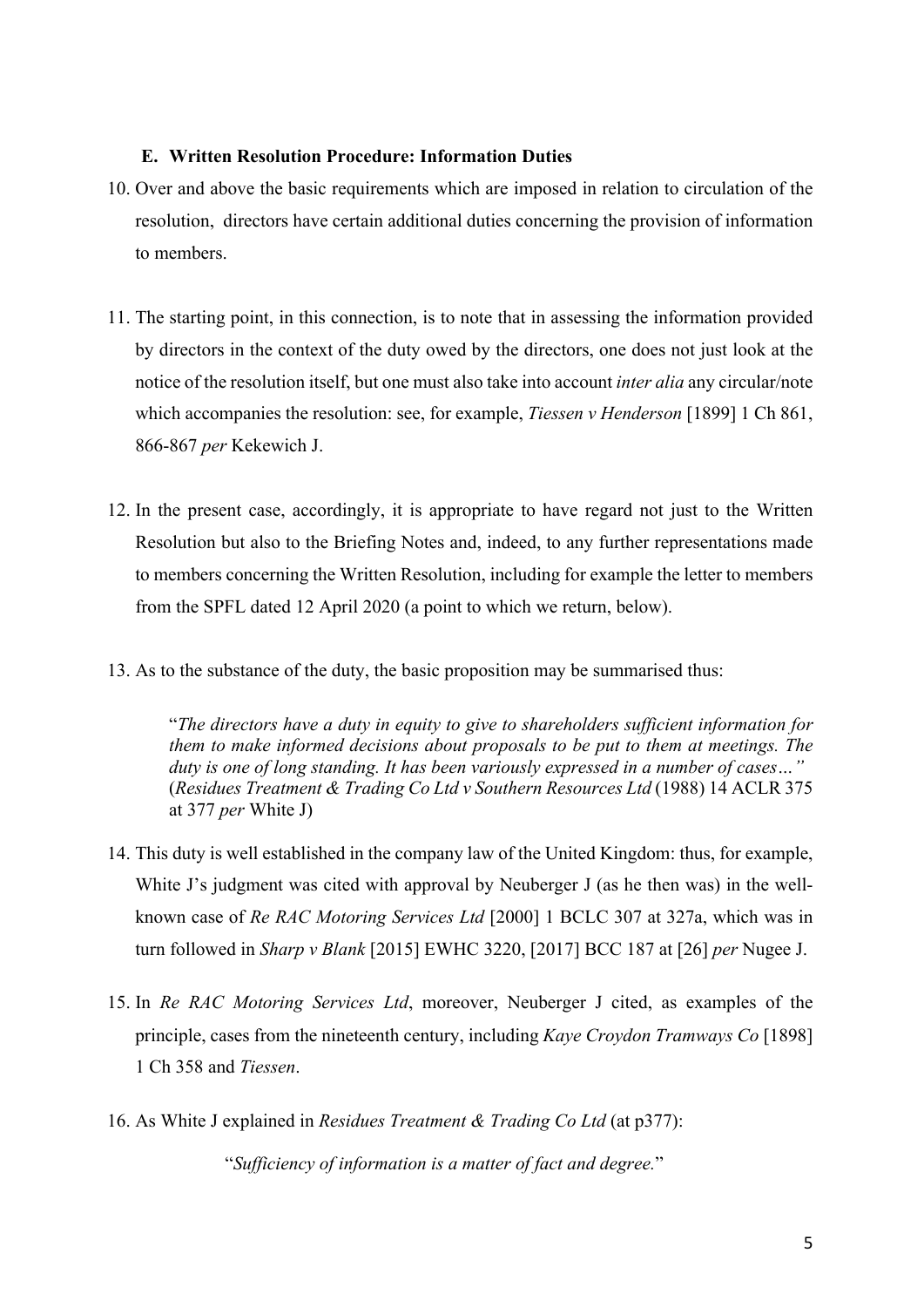17. Moreover, and of fundamental importance in the present case, White J further observed:

*"…The essence of the duty is the requirement of reasonableness or fairness in the circumstances, having regard to the interests of the company as a whole. A surfeit of information may well obscure the purpose of the resolution. A lack of information may constitute misrepresentation by omission. It is a matter of sensible judgment by the directors in each case and ultimately by the court if complaint is made to it."* 

18. In the present case, the Briefing Notes (pp 2-3) stated *inter alia* that:

*"Your Board has taken advice from a leading Q.C. about the implications of the Covid-19 epidemic for the broadcasting and other Commercial Contracts to which the SPFL is a party relating to Season 2019/20. In addition, we asked the Q.C. to consider the SPFL's future contracts for Season 2020/21 and onwards and the options available to the Company under the Articles and Rules as regards the termination of Season 2019/20, other than by playing out the remaining fixtures and the various Play-Off Competitions.* 

*The Q.C. has given us his opinion about whether and how the Season may be brought to an end without the remaining fixtures and the Play-Off Competitions being played, given that neither the SPFL Articles nor the SPFL Rules make any provision for the Season completing prior to the playing of 38 Premiership Matches per Club and 36 such matches in the other Divisions. The preferred method involves putting a Written Ordinary Resolution, amending the Rules and giving the Board express powers, all as described below, to all 42 Members.* 

*On 3 April, the Scottish Government wrote to us. The letter is set out at Appendix 1 and states that…* 

*… in the judgment of the SPFL Board, the only practicable means by which the outstanding fixtures and the Play-Offs and the beginning of Season 2020/21 could all be accommodated would be by a lengthy delay in the commencement of Season 2020/21, until likely around the middle September at the earliest.* 

*This would also mean that the balance of Season 2019/20 Fee payments to Members could not take place until around the end of August when final League standings would be known."* 

19. In our opinion, it is highly significant that the Briefing Notes proceeded on the basis that the directors of the SPFL had sought advice about the means by which the 2019/2020 season might be terminated and that they apparently did so on the basis that it was necessary for the season to be ended before the "*balance of Season 2019/20 Fee payments to* Members" could be made: that, we suggest, is the natural reading of the document as a whole, and with particular reference to the final quoted sentence from the Briefing Notes reproduced at paragraph 18 above. Although it is of course true, in terms of the Articles and the SPFL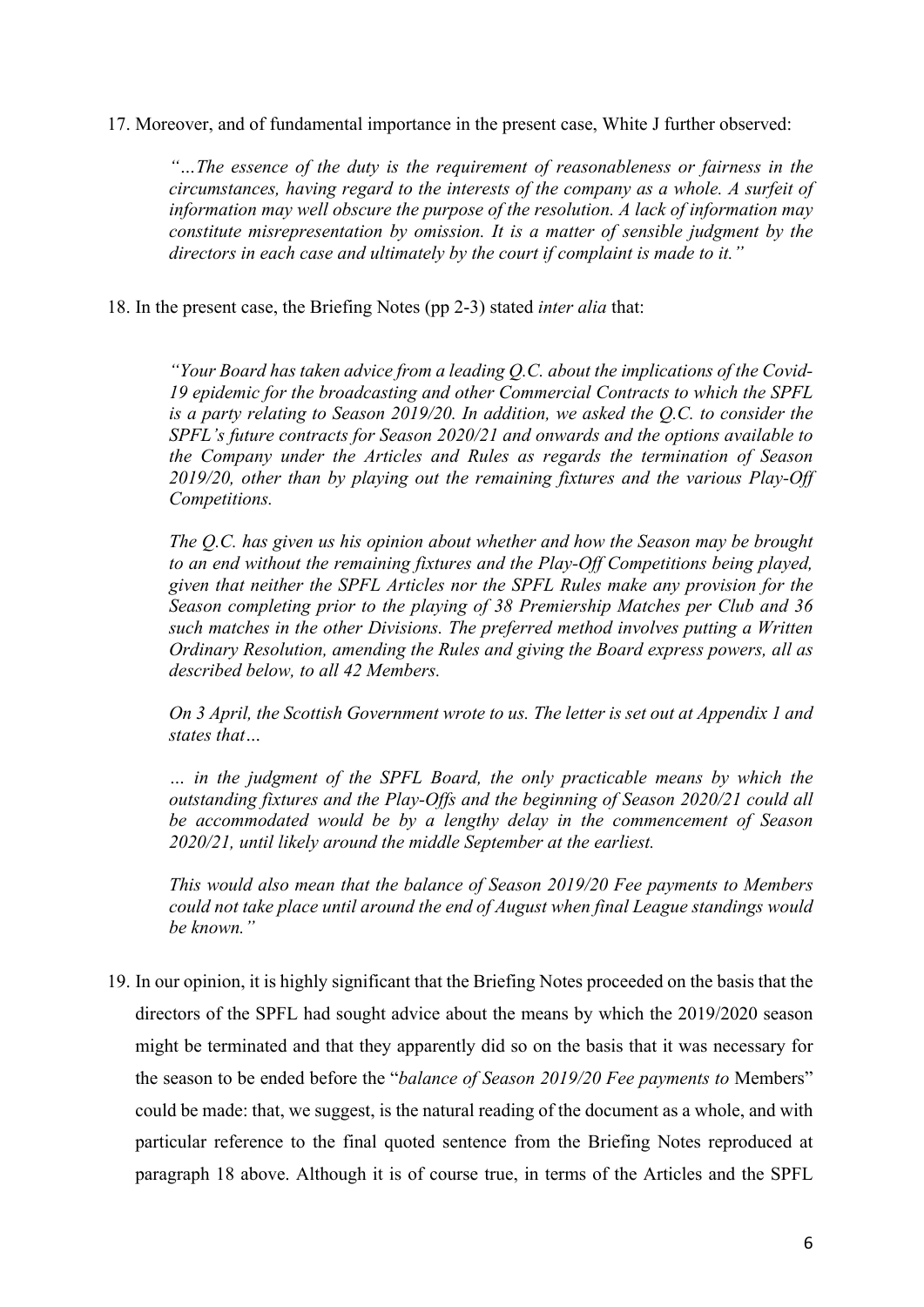Rules as they presently stand, that balancing payments cannot be made until the current season concludes, equally the Articles and the SPFL Rules do not presently allow the current season to be declared to be over without all fixtures being played.

- 20. We understand, moreover, that the Briefing Notes were circulated at or around 1pm on 8 April, at which time a conference call between the Championship Clubs was taking place. We understand that the Scottish Government letter dated 3 April 2020, referred to in the Briefing Notes, was not circulated to SPFL members until the following day. Neither the Briefing Notes nor the Scottish Government letter mentioned that the restrictions imposed by the **Health Protection (Coronavirus) (Restrictions) (Scotland) Regulations 2020** had to be reviewed by the Scottish Ministers every 21 days, with the first review to be carried out by 16 April 2020.
- 21. Of key importance for present purposes is that the Briefing Notes proceed on the basis that a pre-condition for making any additional payments to SPFL member clubs is that the Season 2019/20 had to be brought to an end. That position is re-iterated in the SPFL Letter, which states:

*"It has been suggested that it is open to the SPFL Board to distribute end-ofseason fee payments to clubs now, in the absence of league placings being finalised. That is simply not the case. For the Board to be able to authorise endof-season fee payments to clubs (amounting to £9.3 million gross), final league placings must be determined. Those who have suggested that the SPFL may make such payments, without a line being drawn under Season 2019/20, are wrong."* 

22. As we understand matters, moreover, and as has been widely reported in the media, various members of the SPFL enquired of the SPFL whether there was any way that payment of moneys could be made to members without the season itself being brought to an end. On their doing so, we understand that they were informed by the SPFL (consistently with the position most recently stated by the SPFL in the SPFL Letter) that it was not possible for any such payments to be made unless the season was first brought to an end. We refer in this connection, for example, to the BBC Sportsound interview given by Scott Gardiner, Chief Executive of Inverness Caledonian Thistle FC, to this effect on 11 April 2020. Mr Gardiner further stated that member clubs were presented with the Written Resolution on a "take it or leave it" basis, as the only means by which payments could be made to clubs. The BBC journalist, Tom English, confirmed that he had spoken with three other member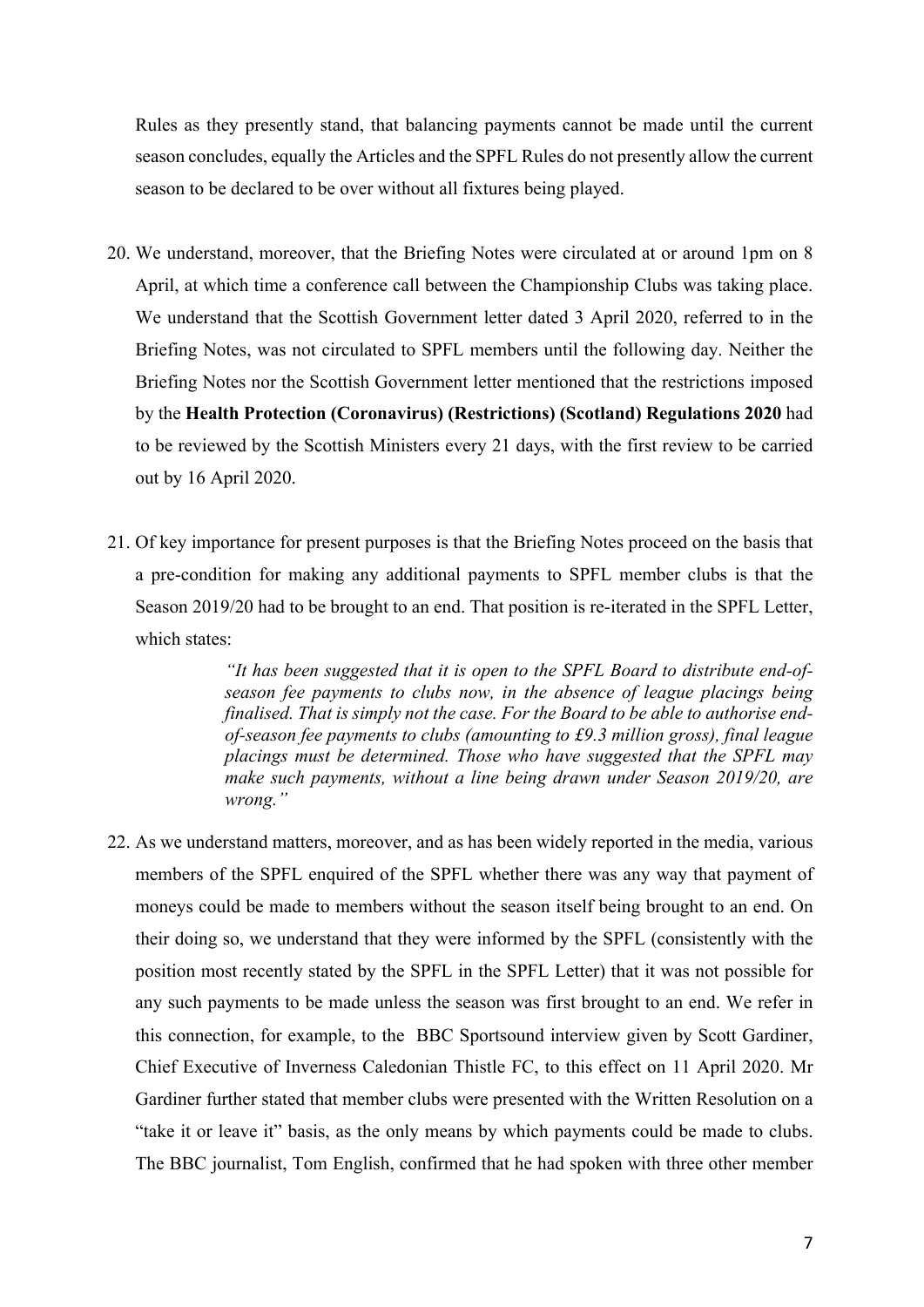clubs, in addition to Rangers, who felt that they had been bullied; and one club said it felt "as if gun had been held to their head" to vote for the Written Resolution, on the basis that there was no other basis on which moneys could be advanced to members.

- 23. We consider the information provided by the SPFL to be materially inaccurate, in respect that:
	- (a) Fundamentally, it ignores the fact that the Articles and the SPFL Rules in any event require to be changed without all of the league fixtures being played – thus, it is not open to the SPFL (or its board) simply to declare the season to be over now in terms of the Articles and SPFL Rules as they stand. The Briefing Note does not address or acknowledge the fact that, such alterations being required, it would equally be possible to change the Articles and Rules to allow payments to be made at this time, based on current league positions (perhaps with some provision made for adjustment/balancing once the league fixtured were completed if league positions had changed by the end of the season), without the need to terminate the league season early. If, as we understand to be the case, the major concern of many member clubs was simply a desire to secure payment now, without promotion and relegation also being decided without all league fixtures being played, in our opinion these were matters of importance which ought to have been explained, fairly and clearly;
	- (b) The SPFL makes interim payments in the course of a season and we understand that it has already done so in the course of the 2019/20 Season.
	- (c) The SPFL had power to advance moneys to member clubs on an interim or provisional basis as loans, pending confirmation of the final payments. In this respect, it has been reported the SPFL has in fact confirmed (to Rangers FC) that it considers that has the power to make loans now without bringing the season to and end or any alteration to the Articles being required. It appears from the email exchange between Mr Britton, of PTFC, and Mr Doncaster, of the SPFL, dated 12 and 13 April 2020, that it is indeed the case that the SPFL would in principle entertain applications for loans from members clubs, possibly with the provision of personal guarantees or securities.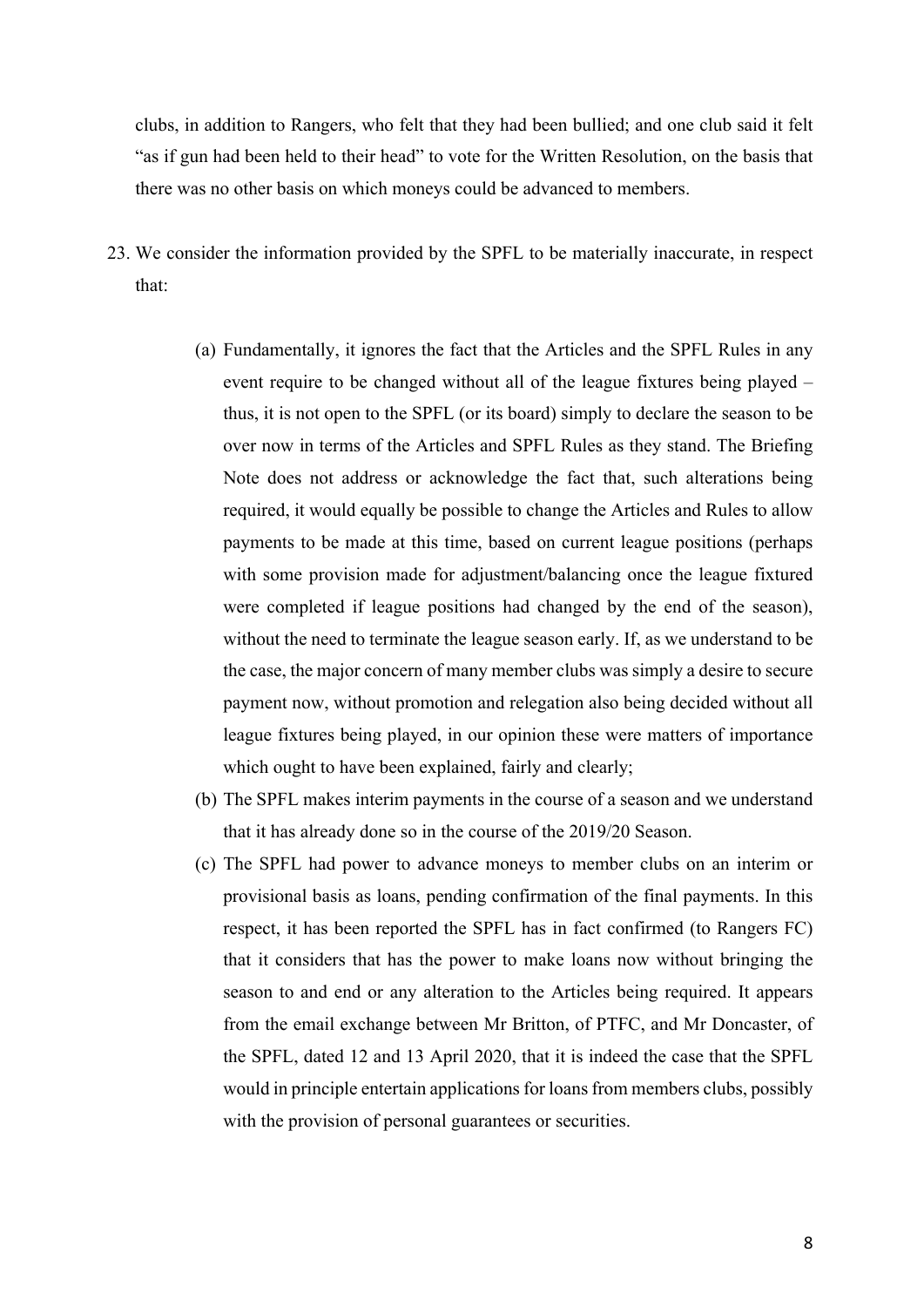- 24. In the foregoing circumstances we consider that that there may be a basis for the argument that the directors' duty, in respect of the provision of sufficient information, in a clear manner, so as to allow informed decisions to be reached, has been breached. In this respect, we recall that "*a lack of information may constitute misrepresentation by omission*". Given that it is a *"matter of fact and degree"* whether sufficient information has been given to allow an informed decision to be taken by members, the failure to explain to members that a lesser alteration of the Articles and SPFL Rules, so as to allow payments to be made to member clubs, without the immediate termination of the current league season (and all that that entails in respect, notably, of promotion and relegation), and/or the failure to identify the possibility of loans being made were material and relevant omissions, could be characterised as a misrepresentation by omission, if it is indeed the case, as a matter of fact, that the principal concern of certain member clubs was to secure payment now without the immediate termination of the current league season.
- 25. If, moreover, as is understood may be the case, it could be shown that at least some member clubs which voted in favour of the Written Resolution would not have voted in favour of the Written Resolution had they been made aware of the alternatives discussed above, it respectfully appears to us that there would be reasonable grounds for challenging the validity of the procedure which has been adopted to date, and indeed of the Written Resolution were it now to be purportedly passed. Plainly, direct witness testimony from member clubs who were so induced to vote in favour of the Written Resolution would be required in order to allow such a claim to be advanced in proceedings.

#### **F. The Dundee Rejection Vote**

- 26. A document signifying agreement to a written resolution may be sent in electronic form under the **2006 Act, s 296(2)**, if an authenticated document is sent indicating agreement in electronic form. "Authenticated" is defined in the **2006 Act, s 1146**. Sending by electronic means is defined in the **2006 Act, s 1168(4)-(5)**, which make provision as to what it means to "send" something electronically. The procedure for written resolution by electronic voting is supplemented by **paragraphs 5-8** of **Schedule 4** to the **2006 Act**.
- 27. There was no obligation on any SPFL member to cast a vote. In the ordinary course, members normally vote in favour of a proposed written resolution or not at all. As we have explained already, above, a resolution simply lapses if it does not achieve the requisite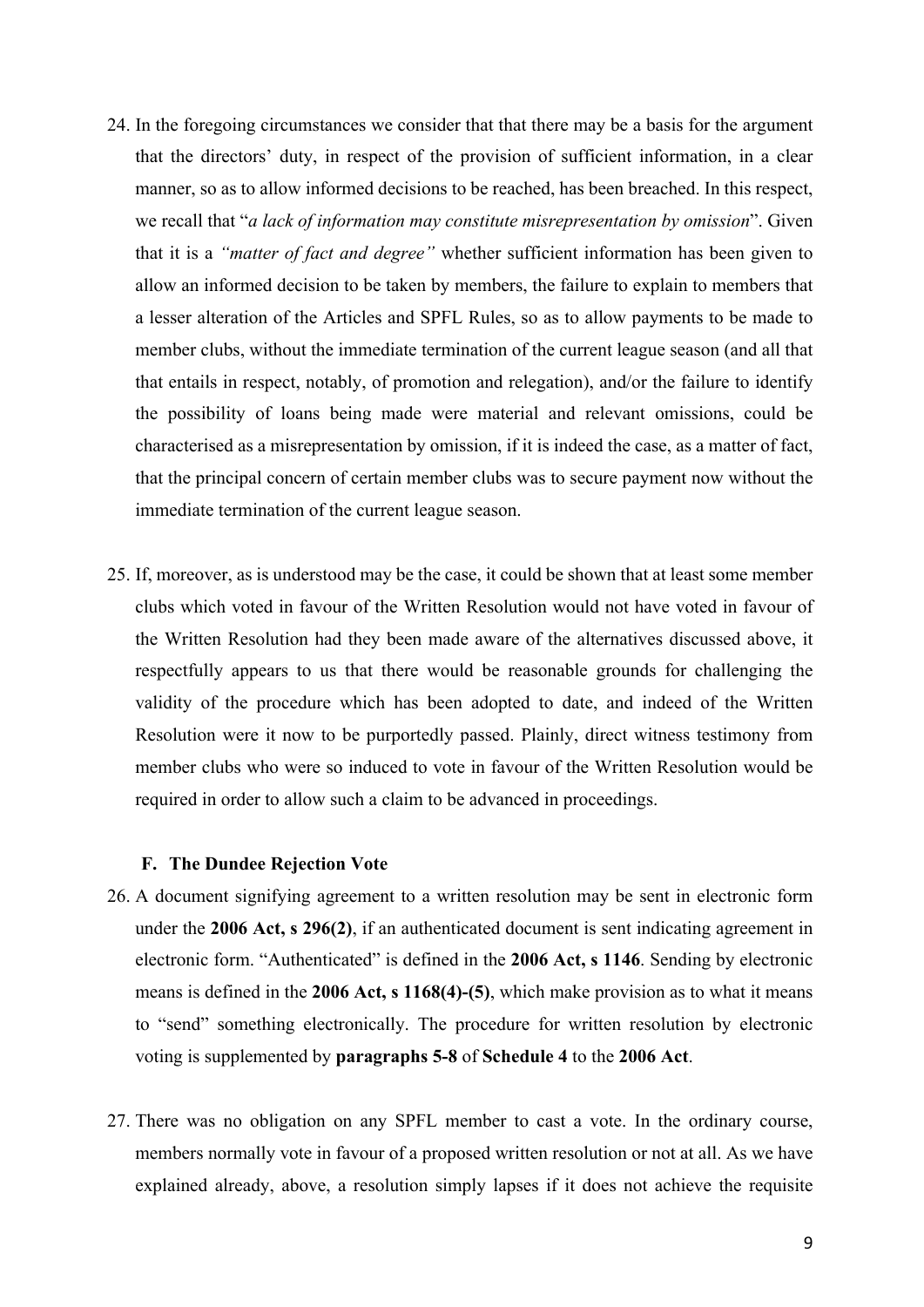majority. That is why a vote in favour of a resolution is expressly made irrevocable by the **2006 Act**, **s 296(3)** and, equally, why there is no similar provision made in relation to a "negative" vote. There was no statutory obligation to cast a negative vote and, indeed, the statutory scheme does not anticipate that "negative" votes will be cast.

28. In so far as an SPFL member decided to exercise its right to vote, however, in our view, such a vote is subject to the terms of the SPFL's Articles. It might assist, at this stage, to explain the significance and status of a company's articles of association. Thus, the **2006 Act, section** 18 provides *inter alia*:

> *"(1) A company must have articles of association prescribing regulations for the company."*

- 29. A company's articles of association fall within the definition of a company's constitution: **2006 Act, section 17**.
- 30. On that basis, one should note that the 2006 Act, section 33 provides inter alia:

*"(1) The provisions of a company's constitution bind the company and its members to the same extent as if there were covenants on the part of the company and of each member to observe those provisions."* 

31. Accordingly, there is effectively a contract in place between, at least, the company and its members. As it is explained in **Gloag & Henderson,** *The Law of Scotland***, (14th Ed., 2017), paragraph 46.14**:

> *"…Articles regulate the management of the company and once registered, form a tripartite contract between the shareholders, the company and, depending on the wording, the directors or anyone else given rights in the articles. If articles prescribe a certain course of action be followed, provided it is not contrary to some requirement of statute or otherwise illegal, it must be followed…"*.

32. On this basis, although, as we have explained already, the **2006 Act** itself does not contemplate the lodging of "negative" votes, the contract between the parties, namely, the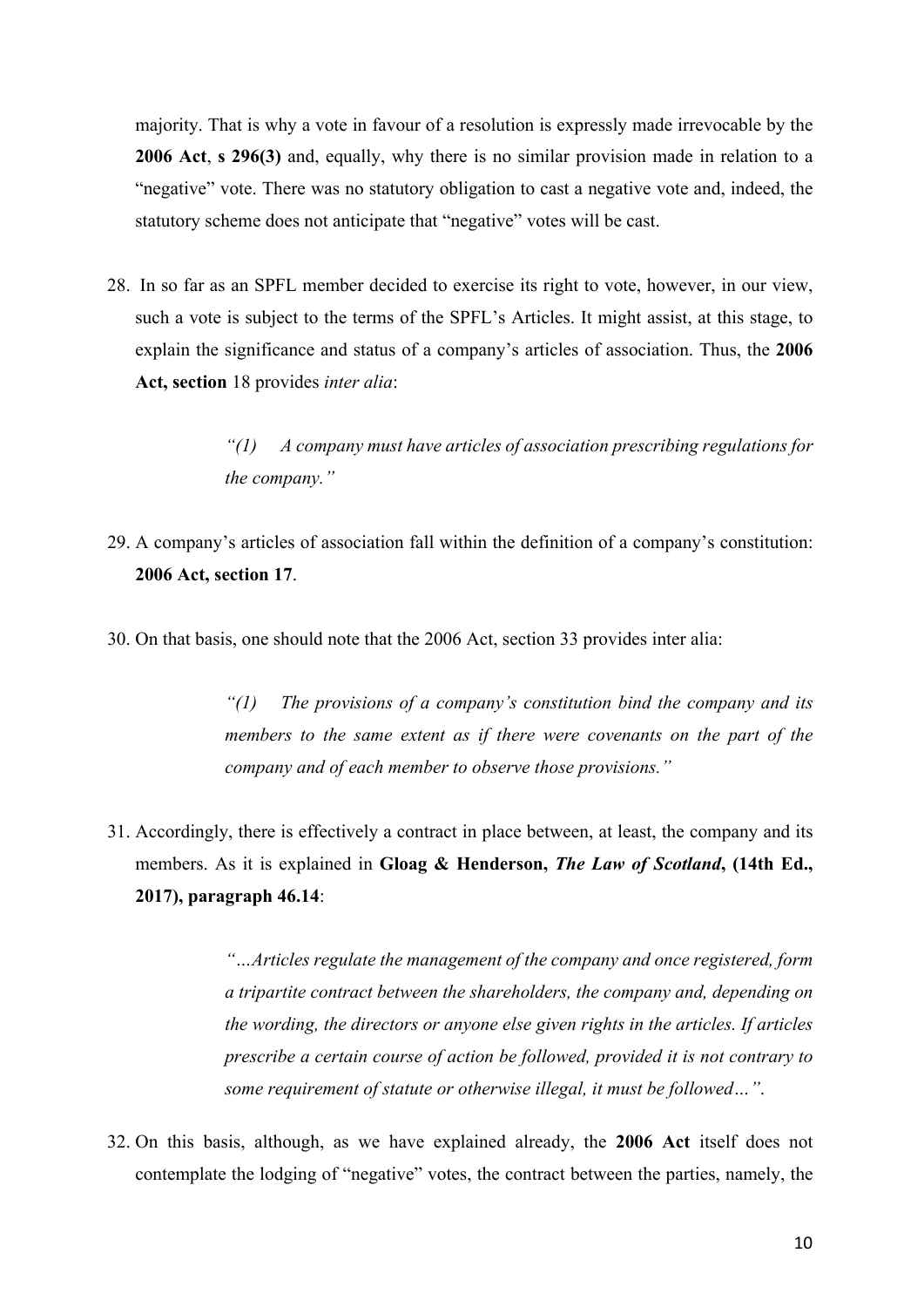Articles, has been operated by the SPFL and the members on the basis that what was being invited, in relation to the Written Resolution, was the submission of votes by the members, whether in favour or against the Written Resolution.

- 33. Against that background, we are instructed that the Dundee Rejection Vote was sent by email on 10 April 2020 at around 4:48pm. We know too from the terms of the SPFL Letter that the email transmitting the Dundee Rejection Vote was, in fact, received by the SPFL at some point on 10 April 2020. Following the 5pm deadline on 10 April 2020, the SPFL Statement was issued, around 5:44pm, publicising the fact that all but one Championship Club had voted. The allegedly missing vote, we are instructed, was that of Dundee. The factual position in relation to discussions between the SPFL Board and Dundee following the 5pm deadline is unclear.
- 34. In the SPFL Letter dated 12 April, the SPFL Chairman explained matters as follows:

*"Further, it has been suggested that all Ladbrokes Championship club votes were cast on Friday night. One Ladbrokes Championship club attempted to submit a voting slip, which did not reach the SPFL until late that evening. Earlier, at 6pm on Friday, that club had confirmed in writing to the SPFL that any attempted vote from that club should not be considered as cast. We have had a number of conversations with the chairman of that club over the weekend, in which he reiterated that his club had not yet voted on the SPFL resolution. The SPFL has proceeded on the basis of the unequivocal instruction from that club received at 6pm on Friday."* 

35. In our view, it is not possible to reconcile the procedural approach purportedly adopted by Dundee, and seemingly accepted by the SPFL, on the one hand, and the terms of the Articles, on the other hand. In particular, in terms of Article 185, the Dundee Rejection Vote was deemed to have been cast when it was sent:

*"Any notice or other document [sent]<sup>1</sup> otherwise than by post, or sent by facsimile transmission or telex or email or other instantaneous means of transmission, shall be deemed to have been served or delivered when it was left or sent*.*"* 

36. The sender of the email has confirmed when it was sent, and the SPFL have confirmed it was in fact received. The Dundee Rejection Vote was therefore deemed to have been cast at 4.48pm when it was sent. In particular, it is our opinion that the Dundee Rejection Vote

<sup>1</sup> We consider this word to be an obvious omission that a court would read in as a matter of interpretation: *Mannai Investments co Ltd v Eagle Star Insurance Co Ltd* [1997] AC 749.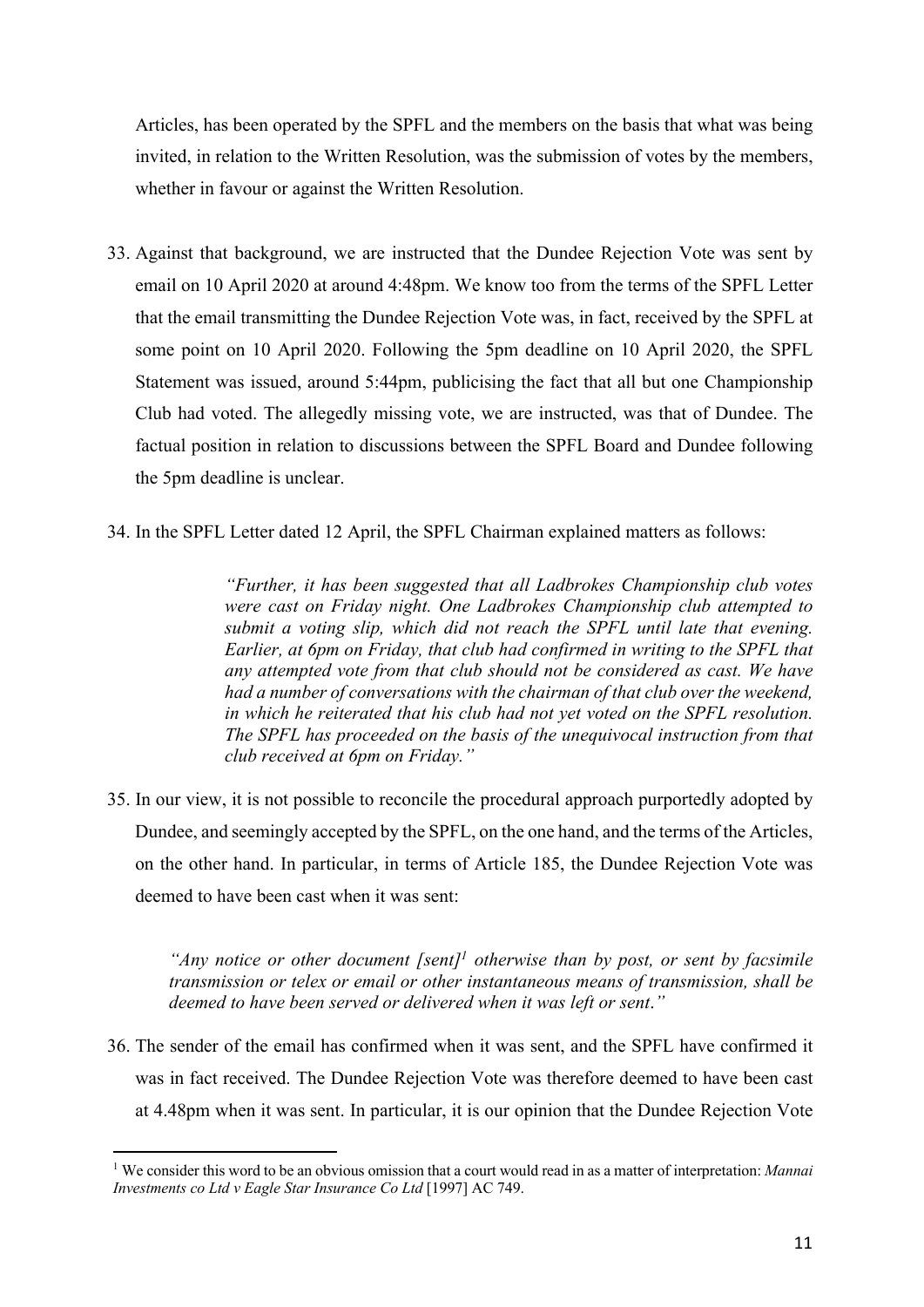had legal effect at that time, rather than when it was (later) received. In our view, neither the contractual effect of the Articles nor their content could be varied by a unilateral written notice (which we have not seen) apparently sent for and on behalf of Dundee that "*any attempted vote from the club should not be considered as cast*". The subsequent conversations in terms of which it is said that the vote has not yet been cast, are inconsistent with the actual vote having been executed and having had effect when it was sent at 4.48pm on Friday 10 April.

37. The consequence of the proper construction of Art 185, in our opinion, is that it was no longer open to Dundee to seek to withdraw their vote subsequent to its dispatch. We consider our analysis to be consistent with the very purpose of including provisions such as Art 185. We consider too that our construction is consistent also with basic ideas of fairness in voting procedures. Our construction avoids the situation which now arises of those who have cast a vote in a particular way either being subjected to undue pressure or being placed in a position of unfair advantage in seeking to secure favourable treatment for a changed vote.

## **G. Next Steps and Conclusions**

- 38. The Written Resolution having been rejected, that is the end of the matter. If the SPFL do not accept that this is the effect of its own Articles, then, in our view, court action can be commenced to seek a declarator and interdict to that effect.
- 39. Alternatively, even if the Written Resolution is not regarded as already having been rejected (and recognising that, at present, the SPFL does not suggest that the Written Resolution has passed), a further ground of challenge may be available. In particular, we consider that there may be grounds for saying that the whole procedure adopted by the SPFL to date, in respect of the Written Resolution procedure is challengeable as being in breach of the duty discussed in Section E, above. That, however, will depend on the position of those members who voted for the Written Resolution and, as we have indicated above, direct evidence from one or more such member clubs would require to be obtained.
- 40. The SPFL should be invited to accept that the Written Resolution, in terms of the SPFL's own Articles, was rejected. Moreover, if the necessary evidence from one or more member clubs who voted in favour of the Written Resolution but who would not have done so had further information been provided concerning the possibility of payments being made